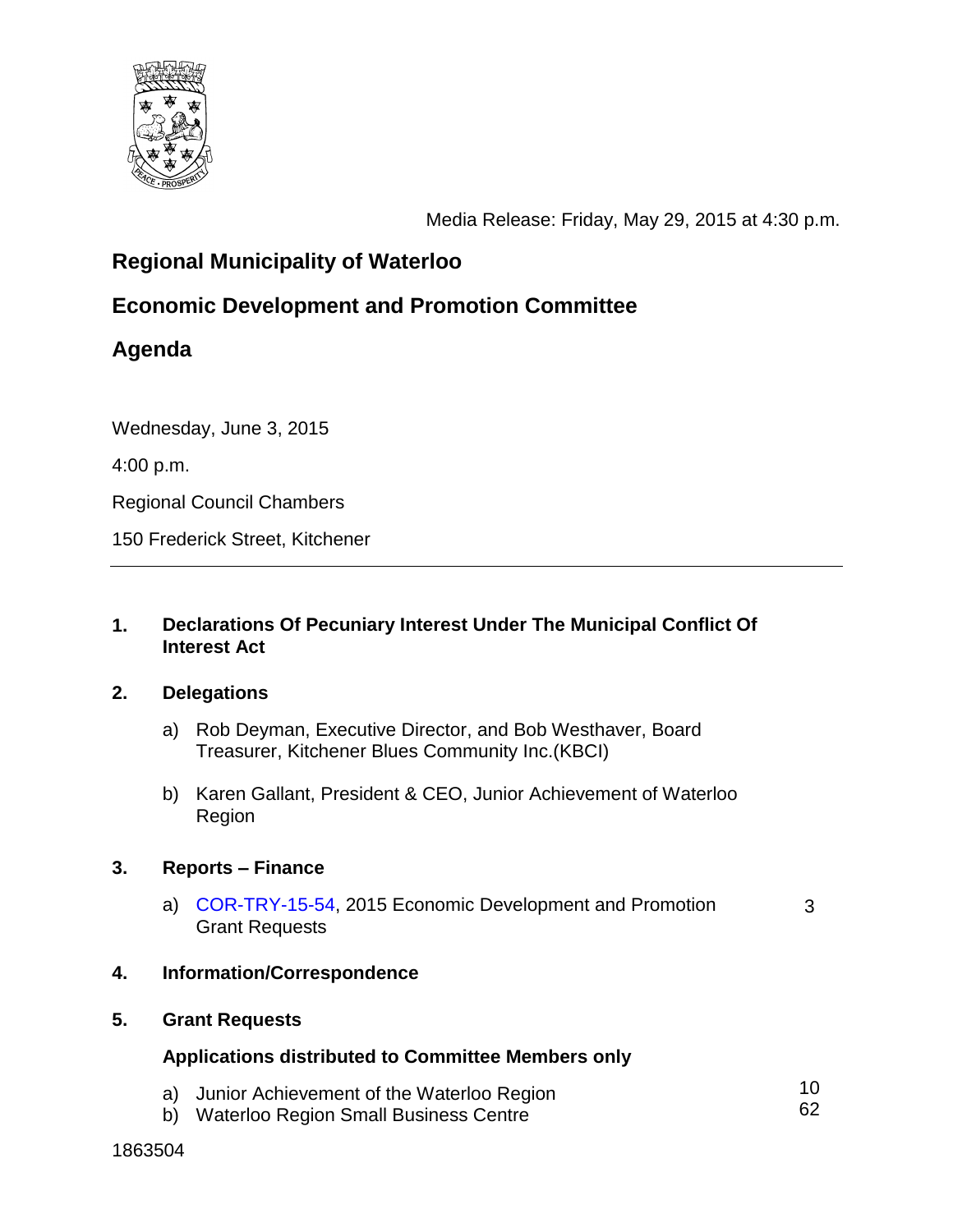| c) Business & Education Partnership of Waterloo Region | 75  |
|--------------------------------------------------------|-----|
| d) Cambridge Highland Games                            | 101 |
| e) Kitchener-Waterloo Oktoberfest Inc.                 | 120 |
| Kitchener Blues Community Inc.                         | 149 |

## **6. Reports**

a) Regional Economic Development Strategy and Region Economic Development Corporation (Verbal Update)

## **7. Other Business**

- **8. Next Meeting**
- **9. Adjourn**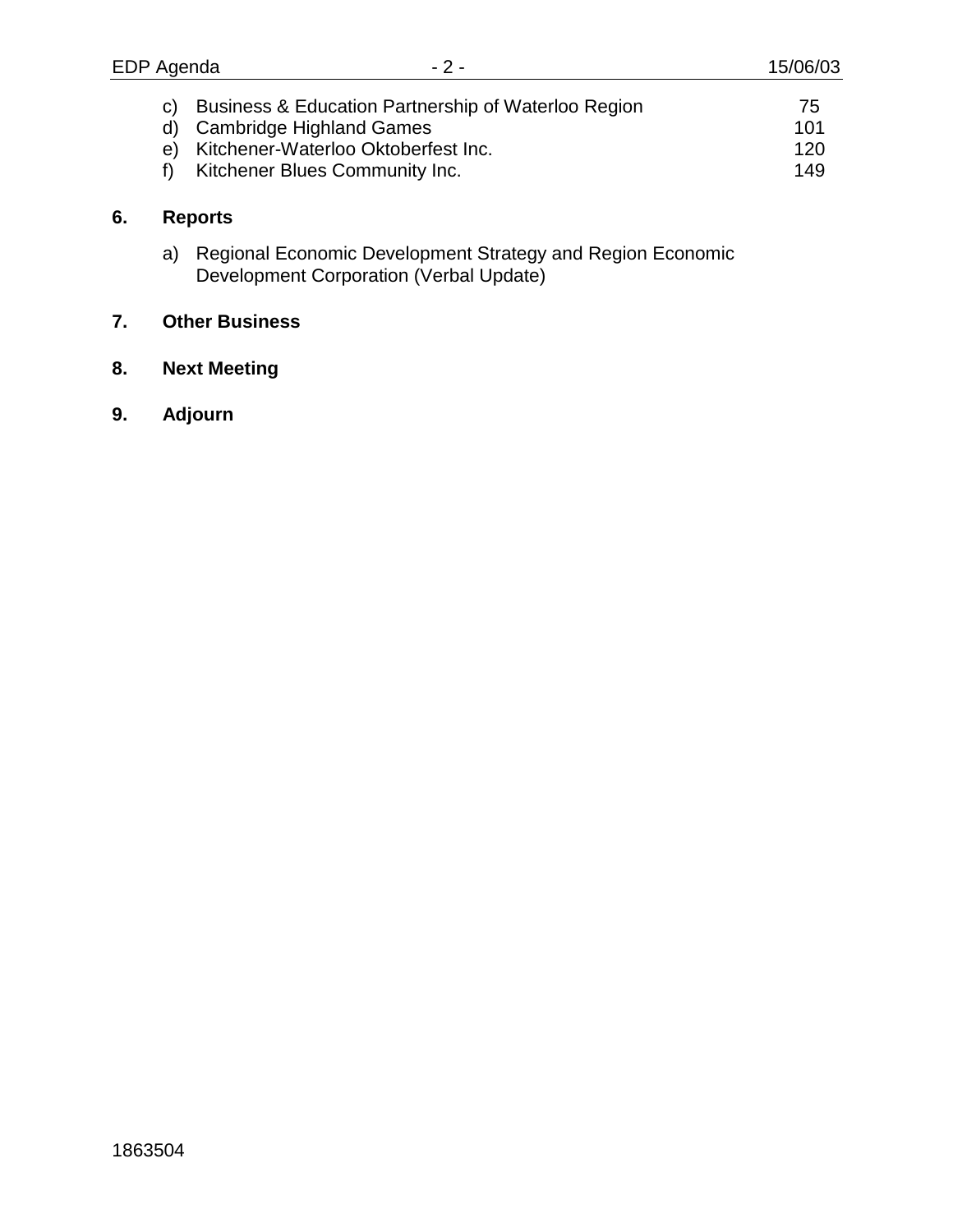<span id="page-2-0"></span>

**Report:** COR-TRY-15-54

## **Region of Waterloo**

## **Corporate Services**

### **Treasury Services**

**To:** Chair Helen Jowett and Members of the Economic Development and Promotion Committee

**Date:** June 3, 2015 **File Code:** F25-20

### **Subject: 2015 Economic Development and Promotion Grant Requests**

#### **Recommendation:**

For Discussion

#### **Summary:**

This report addresses the 2015 requests for grants and the available funding under the Region's Economic Development and Promotion program.

#### **Report:**

#### **2015 Grant Requests**

Earlier this year, application forms for 2015 grants under the Economic Development and Promotion (EDP) program were sent to organizations that received an EDP grant in 2014 and prior years on an annual basis. Potential applicants were advised that there is no additional or new funding for 2015 and the amount of grant funding for 2015 is at the same level as years 2012-2014. The 2015 grant requests have now been received. The applications include organizations requesting funds for events having an economic benefit to the Region and organizations requesting funding for economic development and partnership programs. All five groups that have received ongoing EDP grants in 2014 and prior years submitted requests for 2015. One group, which received a onetime grant in 2014, requested an application form and has also submitted a grant request for 2015. The following table summarizes the 2014 approved grants and the 2015 grant requests.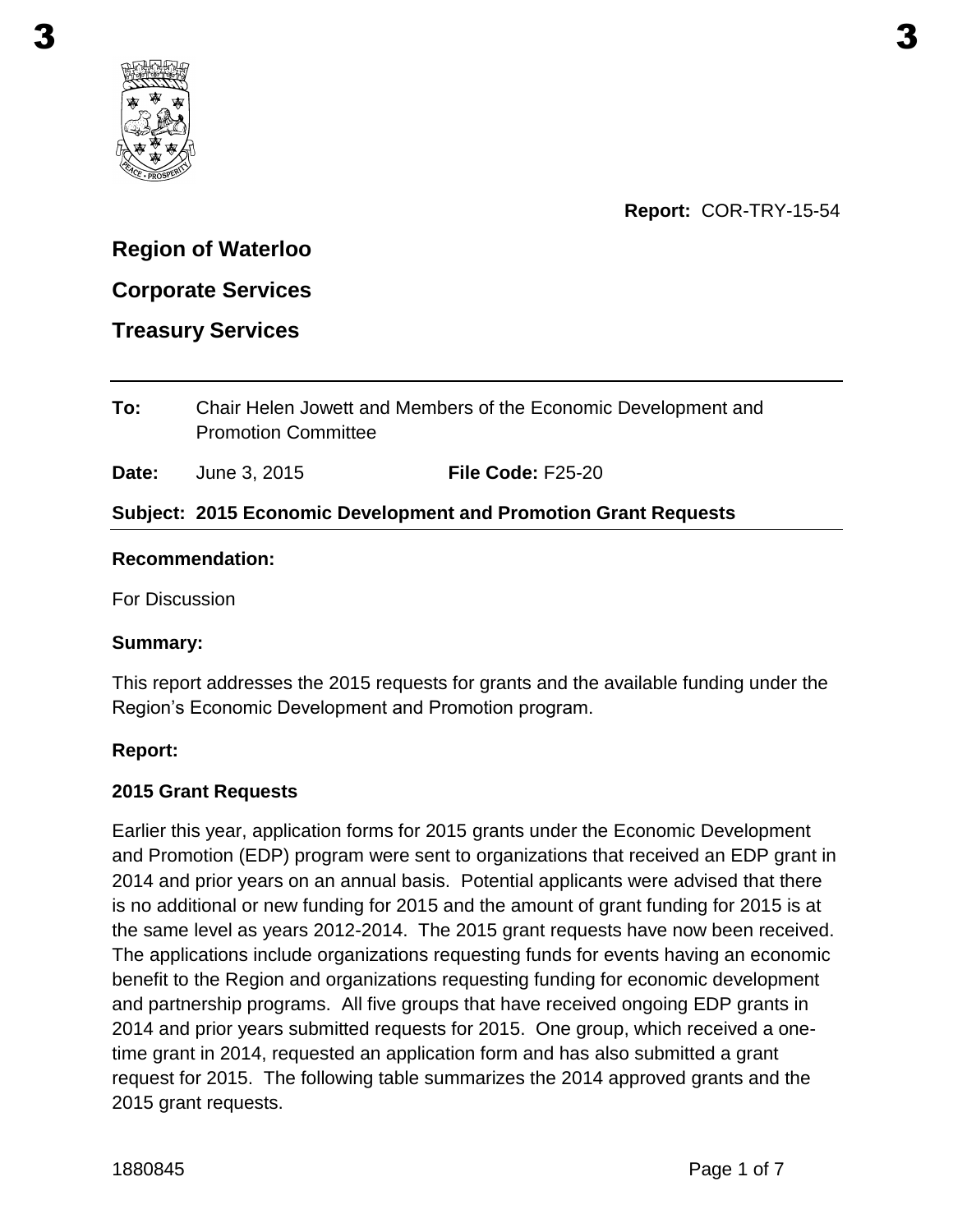| <b>Organizations - Ongoing / Annual Funding</b>     | 2014<br><b>Grant</b> | 2015<br><b>Request</b> |
|-----------------------------------------------------|----------------------|------------------------|
| Junior Achievement of the Waterloo Region Inc.      | 21,600<br>\$         | \$21,600               |
| <b>Waterloo Region Small Business Centre</b>        | 50,000               | 50,000                 |
| Business & Education Partnership of Waterloo Region | 8,000                | 8,000                  |
| <b>Cambridge Highland Games</b>                     | 10,000               | 10,000                 |
| <b>K-W Oktoberfest</b>                              | 65,000               | 65,000                 |
| Sub-total                                           | \$154,600            | \$154,600              |
| <b>One-Time Grants</b>                              |                      |                        |
| <b>Grand Valley Woodcarvers</b>                     | 2,000                | n/a                    |
| The For Hungarians in Canada Association            | 3,000                | n/a                    |
| Kitchener Blues Community Inc.                      | 5,000                | 16,500                 |
| <b>Total</b>                                        | \$164,600            | \$171,100              |

Funding for 2014 grants for the five organizations that receive ongoing or annual funding was from the operating budget for Economic Development and Promotion grants. The one-time grants for 2014 were funded from the float refurbishment reserve. The 2014 funding for the Kitchener Blues Festival was for a project receiving partial funding from the Region of Waterloo Arts Fund and was done as a one-time grant.

Additional information on the 2015 requests can be found in the grant applications included in the EDP Committee agenda.

## **Approach to EDP Grants**

In February of this year, the EDP Committee received report COR-TRY-15-13, Approach to Economic Development and Promotion Grants.The report outlined the amount of funding for EDP grants, the types of initiatives funded by EDP grants, and other economic development initiatives funded by the Region. The report also noted issues raised by the EDP Committee over the past years relative to the grants including:

- Reducing grants or phasing-out of grants for agencies that are maturing, building equity and turning a profit over time; (2012)
- Greater emphasis on economic development rather than promotion; (2013)
- Scaling back grants where organizations have a healthy balance sheet; (2014)
- Funding of community festivals may require a policy; (2014)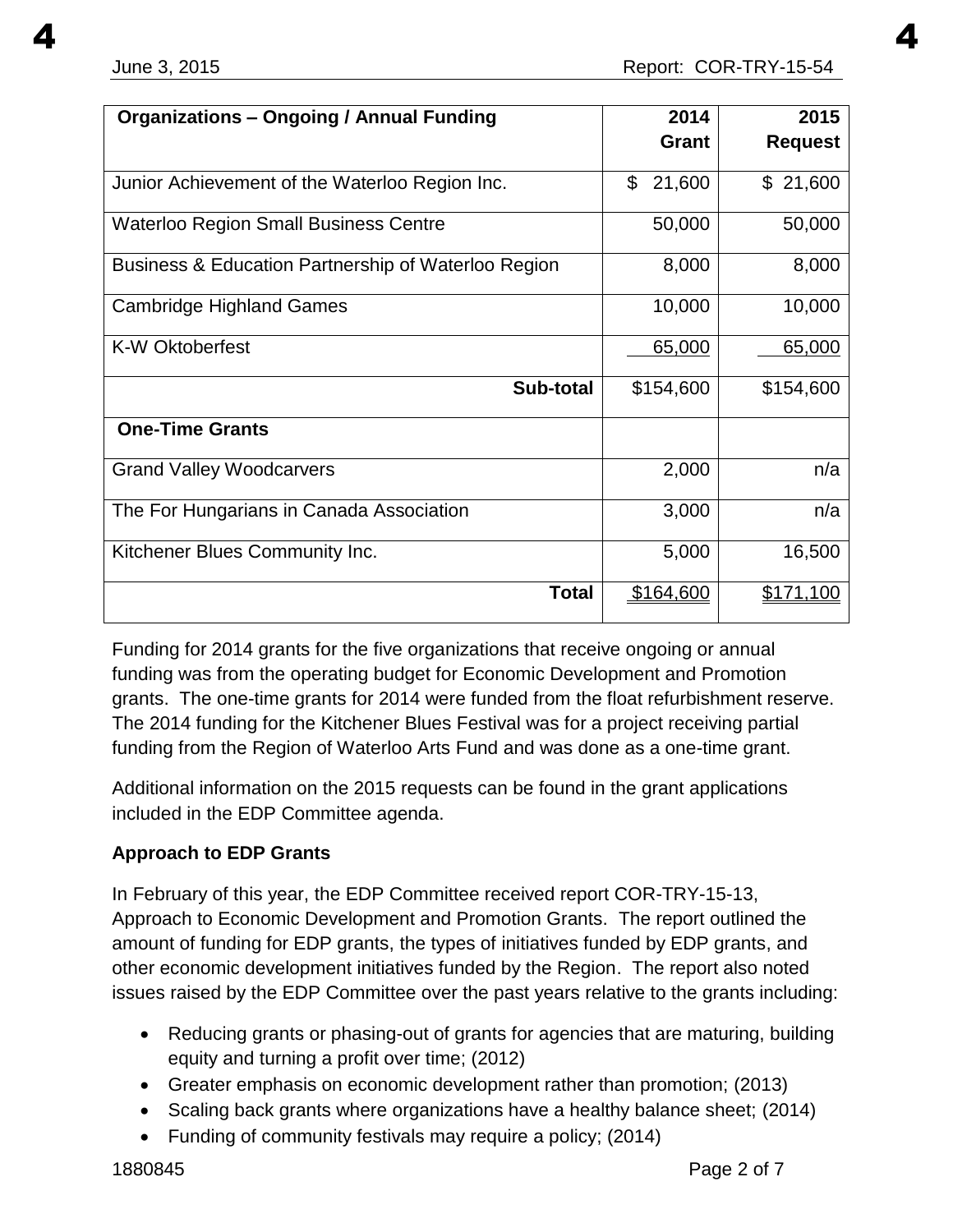Review of the Committee's mandate to ensure the focus is economic development (2014)

The Committee agreed to continue with the EDP grant process for this year and consider changes following the 2015 process. Committee members may wish to review the approach to EDP grants prior to the finalization of the 2016 budget.

### **Corporate Strategic Plan:**

Economic Development and Promotion grants support the Growth Management Focus Area of the 2011-2014 Strategic Plan and the objective of fostering a diverse, innovative and globally competitive economy.

### **Financial Implications:**

Grant requests for 2015 total \$171,100, comprising \$154,600 in requests from organizations receiving ongoing or annual funding and \$16,500 from a one-time 2014 grant recipient. The approved 2015 operating budget includes \$154,000 for Economic Development and Promotion grants and activities funded from the property tax levy. This is the same amount provided in the 2012-2014 budgets. Of the \$154,000, \$10,000 is intended for the maintenance and refurbishing of the Regional float leaving a balance of \$144,000 for grants and other promotional activities.

In past years, Committee had utilized some of the Region's operating budget contingency for EDP grants. That funding is no longer available as the operating budget contingency was removed from the operating budget in 2014.

## **Other Department Consultations/Concurrence:**

Staff from the Council and Administrative Services Division assists with the EDP grant process.

### **Attachments:**

Appendix 1 – Policy on Financial Assistance for Events Having an Economic Benefit to the Region

**Prepared By: Angela Hinchberger**, Director of Treasury Services and Tax Policy

**Approved By: Craig Dyer**, Commissioner of Corporate Services/Chief Financial Officer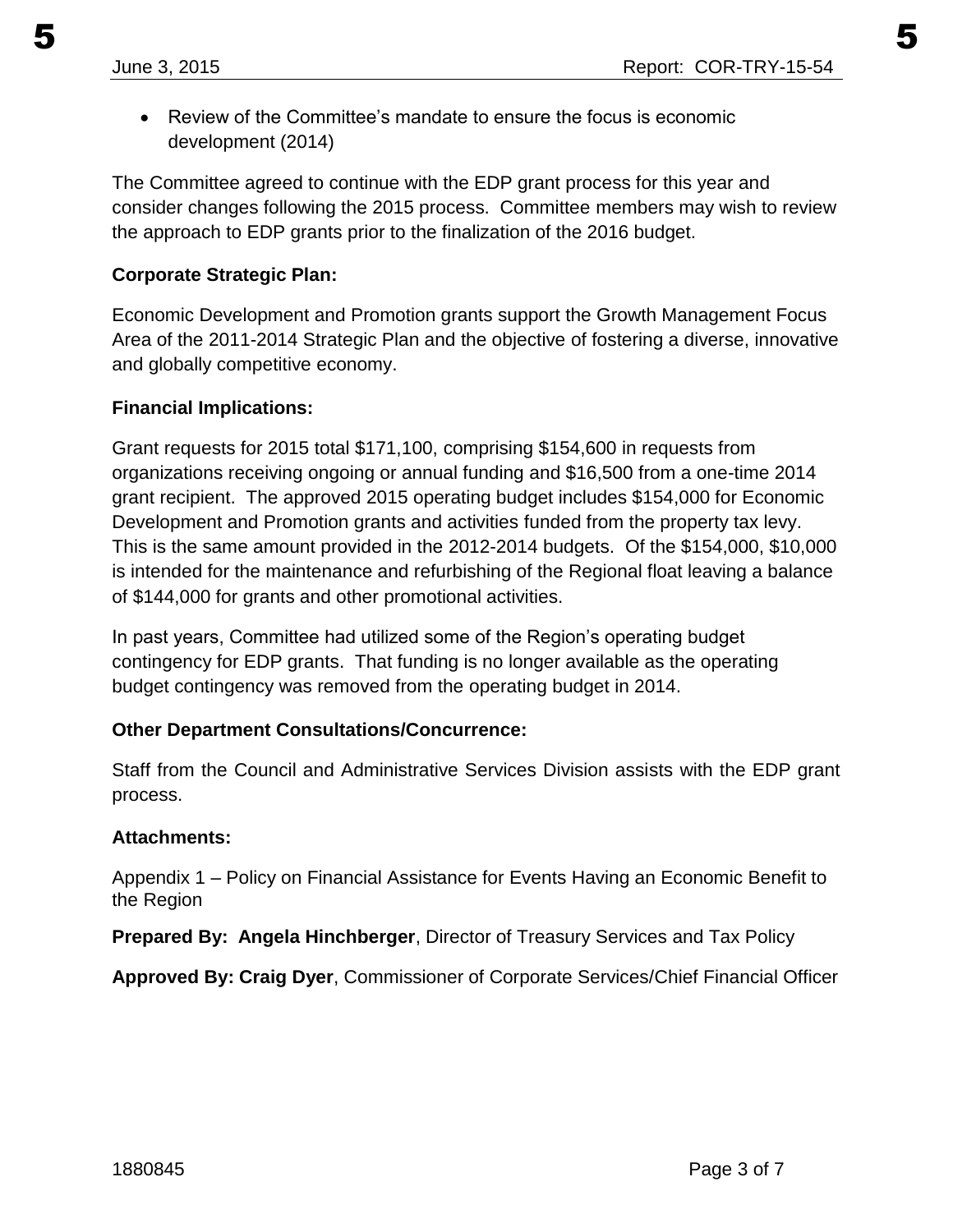### Appendix 1

### **THE REGIONAL MUNICIPALITY OF WATERLOO**

#### **POLICY ON FINANCIAL ASSISTANCE FOR EVENTS PROVIDING**

#### **AN ECONOMIC BENEFIT TO THE REGION**

#### POLICY OBJECTIVE

The Regional Municipality of Waterloo recognizes that certain events held in the Region of Waterloo may provide an economic benefit to Region and the area municipalities. As such, Regional Council has adopted a policy, as recommended by the Economic Development and Promotion Committee, with respect to providing financial assistance for these events. Financial assistance provided under this policy may be in the form of cash grants, transit services or other in-kind services.

The objective of the policy is to ensure that funding assistance is provided in accordance with an established set of criteria and processes. In addition, the policy recognizes that the economic benefits to the community may change over time and the financial assistance provided to events should reflect the changes.

This policy is specific to financial assistance for events having an economic benefit to the Region. Grants for voluntary organizations; capital grants for hospitals; grants for disaster relief activities; and grants for events taking place at the invitation of Regional Council are covered under separate policies of Regional Council.

#### LEGISLATIVE AUTHORITY

Section 107(1) of the Municipal Act:

Despite any provision of this or any other Act relating to the giving of grants or aid by a municipality, subject to section 106, a municipality may make grants, on such terms as to security and otherwise as the council considers appropriate, to any person, group or body of any kind, including a fund, within or outside the boundaries of the municipality for any purpose that council considers to be in the interest of the municipality.

#### APPROVAL

This policy was approved by Regional Council on September 24<sup>th</sup>, 2003.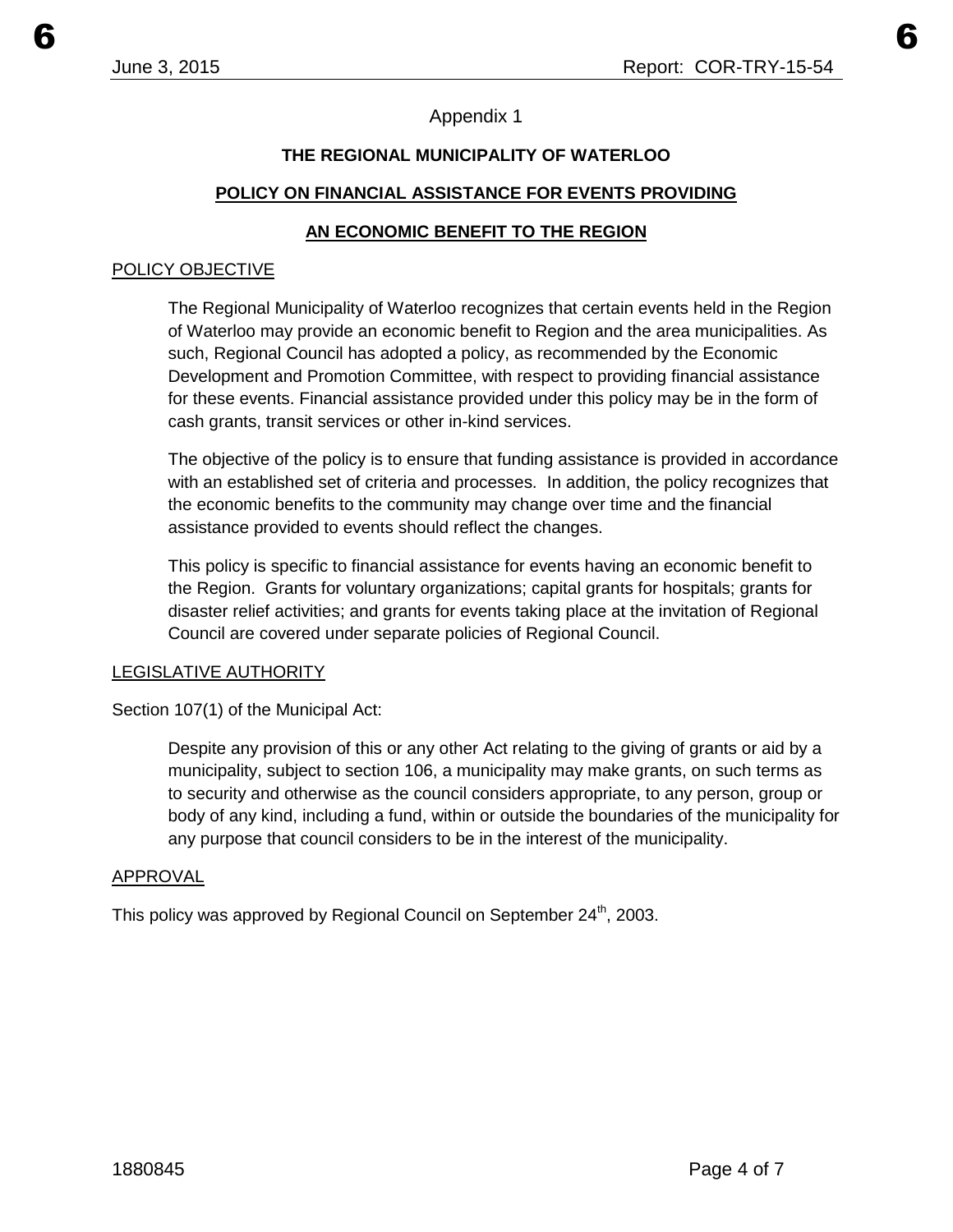### **1) CRITERIA**

The following criteria will be considered when reviewing requests for financial assistance for events having an economic benefit:

- events are to be one-time events or special events being held in the Region;
- objectives and values of the event are to be consistent with those of the Region;
- events are to be non religious / non–denominational;
- events should provide a quantifiable economic benefit to the region;
- sponsorship of the event by charitable or non-profit organizations which does not in-turn provide grants to other organizations;
- use of the proceeds from the event;
- planned use of financial assistance requested from the Region (assistance not provided to cover deficits);
- the appeal of the event to a broad sector of persons;
- the accessibility of the event for spectators;
- the ability of the event to bring people into the Region;
- the ability of the event to result in repeat visits by those attending;
- the ability of the event to enhance the Region's image;
- the ability of the event to promote the Region within and beyond its boundaries;
- media coverage for the event (including television, newspaper and radio);
- how the Region's support would be recognized;
- the heritage, cultural or recreational significance of the event;
- overlap with other Regionally funded programs (e.g. Grants to Voluntary Organizations);
- other sources of funding for the event.

It is recognized that some of the above criteria will be difficult to quantify or measure and there will need to be some reliance on the organization making the request to provide such information.

For specific requests for Transit Services or for opportunities to provide transit services in lieu of a cash grant, consideration will also be given to the ability of the event to create additional riders for Grand River Transit.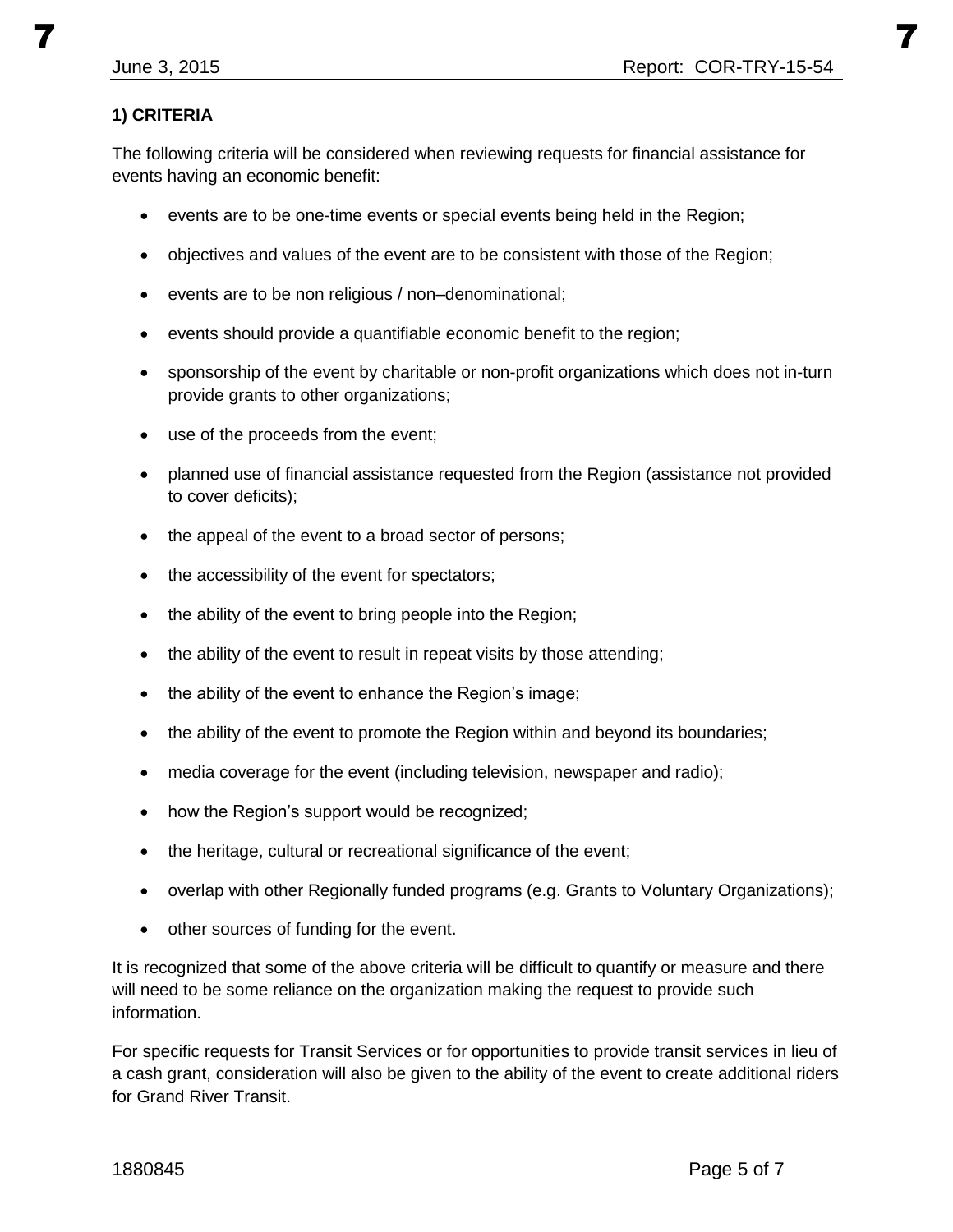#### **2) AMOUNT OF FINANCIAL / IN-KIND ASSISTANCE**

Unless otherwise approved, \$5,000 is the maximum financial assistance to be provided as either cash or services in-kind for events having an economic benefit.

In-kind assistance in the form of advertising on the Region's buses may be available subject to certain limitations. Use of exterior space for advertising is a contracted service and while the contractor has the exclusive right to handle the lease of exterior space for advertising, some advertising space may be available at discounted rates. In addition, the Region will provide some of its own exterior advertising space, if available, to a maximum of one community event per area municipality per year. The Region has some rights over the use of interior space for advertising and may provide the use of such space as an in-kind service subject to availability.

### **3) LOCAL / COMMUNITY REQUESTS FOR TRANSIT SERVICES**

Grand River Transit will accommodate "smaller" local or community requests for service or charters within the Transit budget. Generally such requests are from charitable, non-profit and community organizations linked to a fund raising campaign or community event.

In reviewing these requests, consideration will be given to the following:

- the nature of the organization as a registered local charitable or non-profit organization;
- the nature of the event as a charitable fund raiser with all funds raised donated to the local organization or a subsidized or "no fee" community event;
- the marketing value of the event;
- the extent of Regional involvement and Regional presence at the event;
- other Regional funding for the group or the event; particularly funding provided through

the Grants to Voluntary Organizations program.

Grand River Transit will accommodate "smaller" local and community requests subject to the following limitations:

- for charitable fund raising events, up to 5 hours free service; services in excess of 5 hours provided at 50% of the full charter rate;
- for non-profit community events, services provided at 50% of the full charter rate for a maximum of 5 hours per event;
- existing annual subsidized services for Oktoberfest, New Years Eve and Seniors Christmas Lights Tour will continue to be provided as per previous arrangements.

**Requests for such services under Section 3 are to be provided at least 30 days in advance and the provision of services is subject to the availability of resources (including funds within the transit budget) and shall not impact on the delivery of regularly scheduled service**.